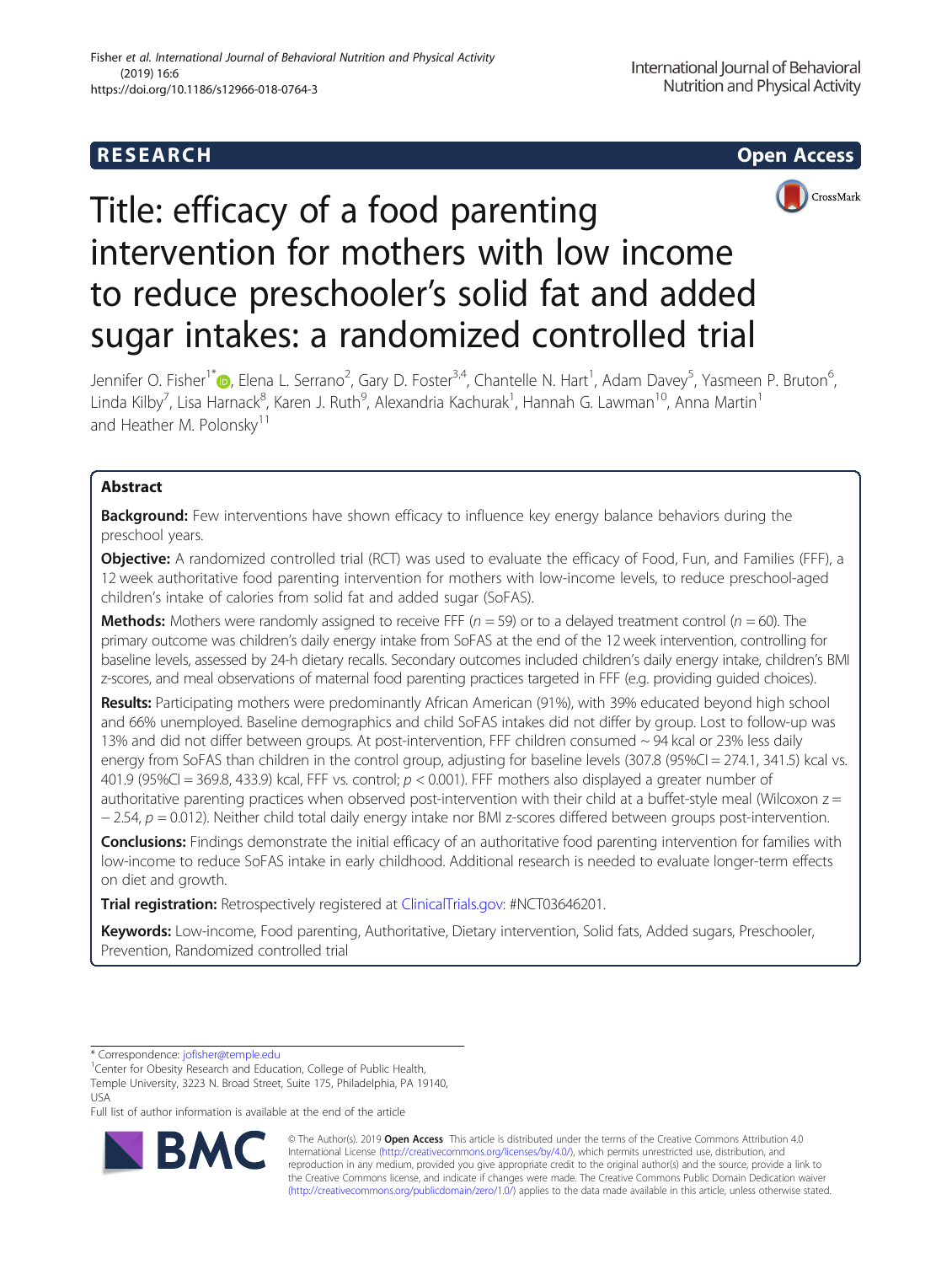## Background

Surprisingly few interventions to date have demonstrated efficacy for influencing key energy balance behaviors during early childhood  $[1]$  $[1]$ , a critical period for the development of healthy habits [\[2](#page-10-0), [3\]](#page-10-0). The need for effective early intervention is particularly pressing for young children from families with low-income that may be disproporiately affected by poorer diet quality [[4,](#page-10-0) [5](#page-10-0)] as well as obesity [[6\]](#page-10-0). Solid fats, which are high in saturated and trans fats, as well as added sugars (SoFAS) are key dietary targets because they contribute "excessive" or "empty" (i.e. energy with few to no other nutrients) calories [[7](#page-10-0), [8\]](#page-10-0) to children's diets, have been linked to obesity and cardiovascular disease risk [\[9](#page-10-0), [10\]](#page-10-0), and are currently consumed by children at levels that well-exceed recommendations [[11,](#page-10-0) [12](#page-10-0)]. US preschoolers, for instance, consume roughly 13 teaspoons (53 g) of added sugar each day, which is more than double recent recommendations (6 teaspoons per day or 24 g) from the American Heart Association [\[10\]](#page-10-0). The emphasis of current US Dietary Guidelines on healthy eating patterns that limit calories from saturated fat, added sugars, and sodium [\[8](#page-10-0)], along with recent calls to reduce added sugar intakes among children [[10\]](#page-10-0) highlight the need for effective public health efforts to reduce children's consumption of "empty" calories.

Parents neccesarily play a central role in addressing children's SoFAS intake given their influence on types and amounts of foods made available to children, their roles as social models of eating behavior, and their parenting approach to socializing children's eating behaviors [[13\]](#page-10-0). The need to meaningfully engage parents in prevention efforts is reflected in the recent proliferation of family-based interventions; a recent review identified 119 obesity prevention interventions targeting children 2–17 years, with 43% focused on preschool aged children [[14\]](#page-10-0). Of those involving preschoolers, a number have targeted one or more specific types of high SoFAS food (e.g. sugar sweetened beverages(SSB))  $[15-18]$  $[15-18]$  $[15-18]$ , often in conjunction with other energy balance behaviors (e.g. screen time). However, none have focused more globally on young children's "empty" calorie consumption globally, across the entire diet.

While family-based prevention implicitly targets parents as agents of change, few dietary interventions have used a theoretical lens that emphasizes parenting and its influence on child development. Of 119 family-based obesity prevention interventions recently reviewed, only 17% drew from parenting theory [[14\]](#page-10-0). The lack of theory-driven research on parenting has been identified as a barrier to implementing effective interventions to improve children's dietary intake [[19\]](#page-10-0). Current theoretical perspectives hold that authoritative approaches to feeding children will be most likely to foster optimal

eating (and weight) outcomes [[20,](#page-10-0) [21\]](#page-10-0). Authoritative parenting practices provide structure such as limit setting and making healthful foods available and accessible to children, as well as autonomy supportive practices, which include praise, responsiveness to child appetite cues, and role modeling [\[21](#page-10-0)]. Despite the current emphasis on authoritative food parenting, evidence of beneficial effects on children's dietary energy balance behaviors from controlled trials is surprisingly limited, particularly in preschool-aged children.

The aim of this research was to evaluate the efficacy of the 12-week Food, Fun, and Families (FFF) parenting intervention for reducing children's consumption of "empty" calories from SoFAS using an RCT design. FFF taught mothers authoritative parenting skills for reducing children's daily energy intake from SoFAS, which was the primary outcome at post-intervention evaluated relative to the control group, adjusting for baseline values. Secondary aims were to increase use of authoritative food parenting practices targeted in FFF (e.g. limiting high SoFAS foods, using child size dishware), and to lower children's daily energy intakes from added sugars (kcal), daily energy intakes from solid fats, total daily energy intakes, and BMI-for-age z-scores at post-intervention relative to the control group.

#### **Methods**

#### Overview of design

FFF was evaluated using a group-based 12 week RCT conducted in a university clinic-based setting between January 2013–September 2015. Mothers were randomly assigned to receive the FFF intervention or to a delayed treatment control group by the research coordinator using a randomized permuted blocks procedure where 16–24 mothers were divided into two groups of 8–12 across six successive waves of enrollment to ensure 1:1 treatment allocation. Sequentially numbered envelopes were created by the methodologist (AD) to create and conceal the allocation sequence for each block. Mothers in the FFF group attended weekly group intervention sessions for twelve weeks, whereas those in the control group were offered FFF after completion of the 12 week post-intervention measures. Primary and secondary outcomes were assessed at baseline and at the end of the 12 week intervention, with the exception of meal observations which were made only at post-intervention.

Mothers were required to complete at least 2 of the 3 dietary recalls at baseline to be randomized and at post-intervention to be included in outcome analyses. The study team was blind to treatment allocation prior to randomization. Dietary assessment staff who collected the primary outcome data and the research assistant who coded meal observations of authoritative food parenting practices (a secondary outcome) were blind to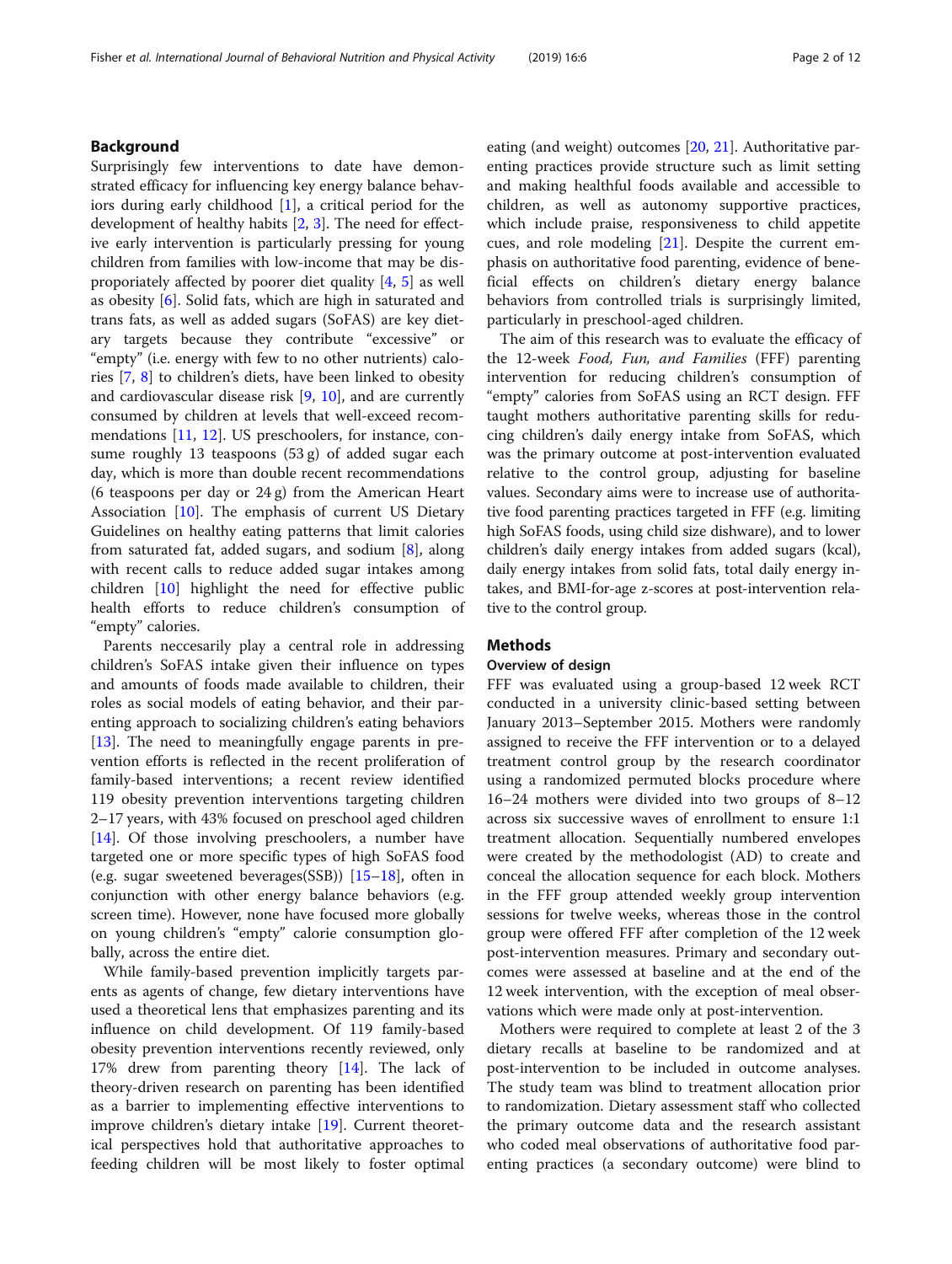group assignment following randomization. A sample size of  $n = 50$  mothers per group was targeted to provide power > 0.80 to detect a difference of 150 SoFAS calories between groups post-intervention; this difference is clinically meaningful for obesity prevention [[22\]](#page-10-0) and reflects an approximately 30% reduction in current estimates of daily discretionary calorie intakes among preschool aged children [\[11](#page-10-0)].

## Participants

Participants were the biological mothers of 3 to 5 year- old children, who reported primary responsibility for feeding the child at home, and received or were income-qualified to receive the Supplemental Nutrition Assistance Program (SNAP). Participants were excluded if the target child had severe food allergies, special dietary restrictions, chronic medical conditions (e.g. diabetes), or had a developmental disorder (e.g. autism) that influenced eating and/or weight.

Recruitment was primarily in-person at Women, Infants, and Children (WIC) offices in Philadelphia, PA. A project staff member provided a brief description of the study and collected contact information from potentially interested participants in the office waiting area. Study flyers/ads were also posted in community settings and online forums (e.g. Craigslist). Interested parties were screened for eligibility by telephone using a written script. Mothers provided written consent for their own and their child's participation. Each family in both groups was compensated a total of \$400 for attendance at weekly sessions (FFF group only), participation in assessments, and travel to/from the research center. The study was approved by and conducted in accordance with the ethical standards of the Institutional Review Board at Temple University. FFF was developed as a nutrition education program for delivery in the US Department of Agriculture (USDA) Supplemental Nutrition and Food Assistance Program. Because there was no precedent for registering USDA-funded nutrition education programming with [ClinicalTrials.gov](http://clinicaltrials.gov) at the time the work was conducted (2013–2015), we registered the trial retrospectively [\(www.clinicaltrials.gov:](http://www.clinicaltrials.gov) #NCT03646201). The primary outcome of children's daily energy from SoFAS reflects the USDA's interest in nutrition outcomes and is presented in the manuscript as originally proposed.

#### Intervention – Food, Fun, and Families Program

Formative research Twelve weekly FFF sessions were developed, manualized, and pilot tested for acceptability/ feasibility using a single arm trial with 9 women from low-income backgrounds. Formative research was used to identify key "frames" for aligning FFF dietary goals with mother's aspirations around parenting and feeding children in families with low income levels [\[23](#page-10-0)–[25\]](#page-10-0): 1) connecting with children and building lasting family bonds at mealtimes; 2) preventing (perceived) hyperactivity and tooth decay by limiting children's sugar intake; 3) using feeding to teach children life lessons about limit setting and structure; and 4) being responsive to children during mealtimes to guide decisions about portions.

Intervention framework FFF content was guided heavily by current theoretical perspectives on authoritative food parenting [\[20,](#page-10-0) [21](#page-10-0)] that emphasize the use of structure and autonomy support in feeding. Feeding pratices that promote structure were emphasized included establishing eating routines, setting limits, and providing children with guided choices (i.e. allowing the child to choose between two or three options that the parent determines are acceptable)  $[21, 26]$  $[21, 26]$  $[21, 26]$  $[21, 26]$ , whereas a number of practices promoting autonomy support were also emphasized including effective praise, responsiveness to child hunger and satiety cues, and parental modeling [[21,](#page-10-0) [26\]](#page-10-0). FFF modules also targeted aspects of the family eating environment known to influence children's intake of energy-dense foods, including the use of child size dishware/glasses [\[27,](#page-10-0) [28\]](#page-10-0), offering child size portions [[29\]](#page-10-0), using the 1 tablespoon per year of life rule of thumb [\[30](#page-10-0)], and stimulus control (i.e., reducing the availability of high SoFAS foods) [[26\]](#page-10-0). Food parenting skills were used to help mothers place limits on "WHOA" foods and beverages (e.g. SSB, desserts, candy, potato chips) and alternatively encourage offering healthier "GO" choices (e.g. water, low-fat milk, fruits, vegetables, pretzels), consistent with the focus of the current dietary guidance to shift to dietary patterns to include healthier alternatives [\[8](#page-10-0)]. Particular attention was given to SSB  $[31]$  $[31]$  and the quality of foods offered as snacks [[23,](#page-10-0) [32,](#page-10-0) [33](#page-10-0)] which are significant sources of SoFAS in young children's diets.

Intervention session components Each 60-min weekly in-person group session used core behavioral change techniques to facilitate adherence including goal setting and planning (i.e. group problem-solving around challenges to achieving weekly goals), feedback and monitoring (i.e.self-monitoring of FFF weekly goals and target behaviors), antecedents (i.e. restructuring the physical environment), comparison of behavior (i.e. group discussion of success and challenges), natural consequences (i.e. emotional consequences of parenting), and social reward (i.e.reinforcement/praise of progress by interventionists) [\[34](#page-10-0)]. Sessions began with a group discussion of progress on achieving the previous weeks' goals and collective problem-solving around challenges (SHARE; 25 min), followed by presentation of new content and interactive demonstrations (GROW; 25 min), and finally a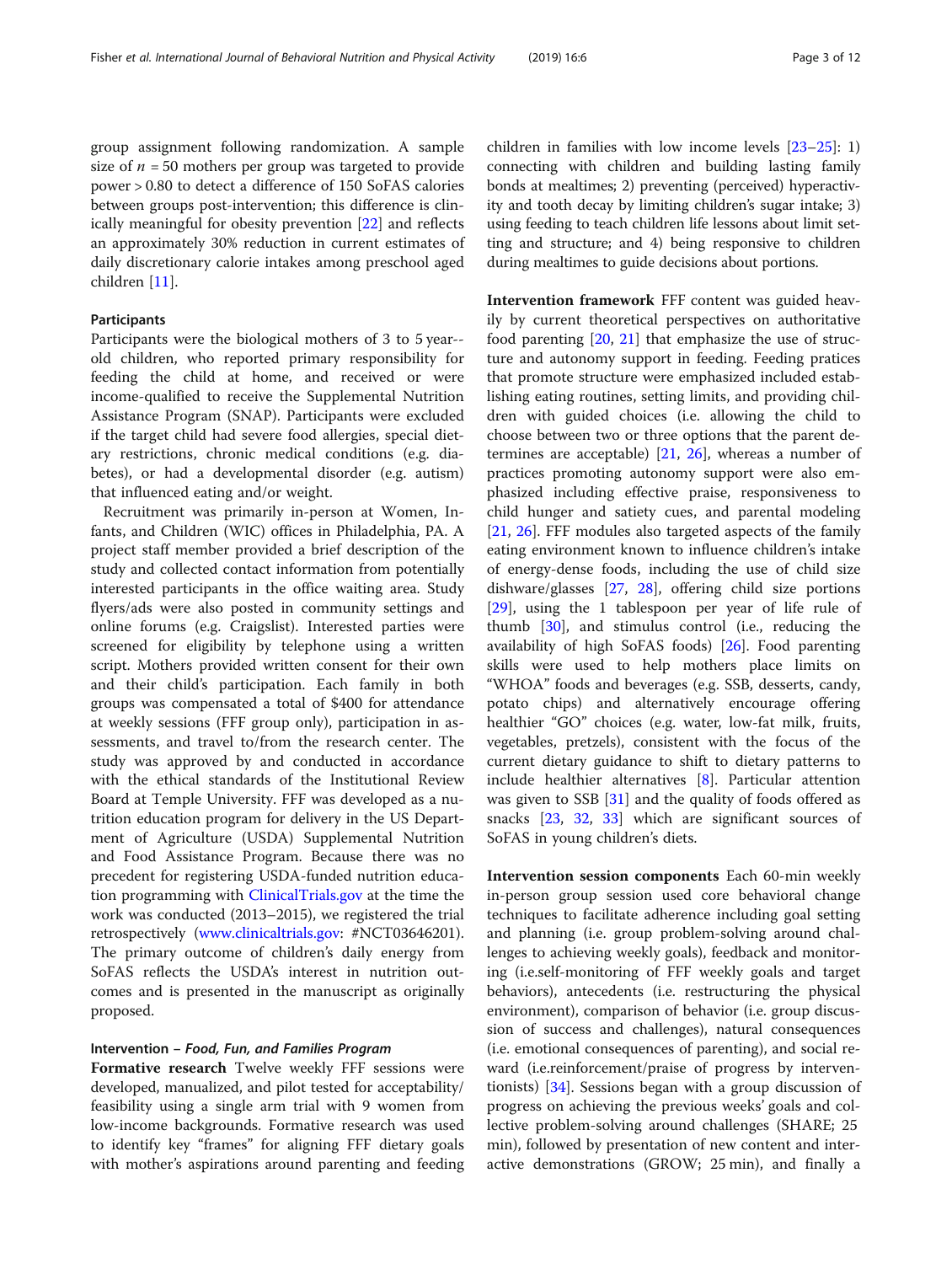discussion of the next week's goals (GO; 5 min). Each weekly module contained a resource kit for the interventionist including facilitator guide, demonstration instructions, and participant handouts. Sessions were led in a university clinic-based setting by one of two graduate-level interventionists who received training from clinical psychologists with expertise in behavioral interventions (GDF, CH).

## Outcome measures

Child daily energy from SoFAS was assessed using three 24-h dietary recalls administered over  $\sim$  2 week periods at baseline and post-intervention. Two weekday and one weekend recalls were collected via telephone by trained and certified staff at the Nutrition Coordinating Center, University of Minnesota, Minneapolis, MN using Nutrition Data System for Research (NDSR) software (versions 2012, 2013, and 2014) [[35](#page-10-0)]. NDSR software uses multiple-pass interview methods to collect dietary recalls in 5 distinct passes (initial list all foods and beverages, review for completeness, amount consumed and preparation, forgotten food probes, final review). Food amount booklets were provided to assist participants in reporting portion sizes. Meal type, location, and who fed the child were noted for each food and drink reported. A comprehensive set of quality assurance procedures were followed, which included procedures implemented during recall collection (e.g. asking participants to confirm unusually small and large food portions) as well as after collection (e.g. reviewing completed recalls to identify data entry errors such as entering beverages in ounces rather than fluid ounces. Children's daily energy intake of SoFAS, total energy, added sugar, and solid fats were estimated reported food intake to the Nutrition Coordinating Center database containing nutrient information for 18,000 foods and 8000 brand name products [[36,](#page-10-0) [37\]](#page-10-0).

Child and maternal weight status were assessed using measured height and weights in the laboratory obtained using procedures described by Lohman, Roche, and Martorell [[38\]](#page-10-0). Height and weight were measured in duplicate to the nearest 0.1 cm with a wall-mounted stadiometer (Holtain Limited, Harpenden, Pembs, UK) and to the nearest 0.1 kg using an electronic balance (Detecto, Model 758C, Webb City, MO), respectively. Measurements within 0.2 units were averaged; in cases where values differed by  $> 0.2$  units, a third measurement was used to replace the most discrepant value. Child BMI-for age z-scores were calculated using Centers for Disease Control and Prevention reference data [[39\]](#page-11-0). Additionally, child BMI ( $\text{kg/m}^2$ ), child BMI percentiles were calculated for descriptive purposes, with child overweight/ obesity defined as BMI-for-age  $\geq$  85th percentile [[40](#page-11-0)].

Maternal BMI ( $\text{kg/m}^2$ ) was calculated and categorized for descriptive purposes using standard criteria [[41](#page-11-0)]: overweight (BMI 25–29.9) and obesity (BMI  $\geq$ 30).

Meal observations of authorative food parenting practices were made in a laboratory setting to assess authoritative food parenting targeted in FFF at post-intervention. A digital video recording was made of mother-child dyads at a buffet-style meal in a private room that included a buffet table and a separate table at which to eat. The buffet included an assortment of FFF targeted "GO" foods (i.e. green beans, beets, sliced peaches, grapes) and beverages (i.e.1% milk, water) as well as "WHOA" foods (i.e. chocolate chip cookies, apple pie) and drinks (i.e. orange soda, fruit punch) based on fat/sugar content as well as other foods not targeted explicitly in the intervention (i.e. chicken nuggets, mashed potatoes). Roughly 4 times the manufacturer's serving size of each food/beverage was provided in serving containers. A tablespoon was placed in each serving bowl. Both child and adult size dishware were provided without instruction: child (7.5 in. diameter plates, 6 oz. cups) and adult sizes (10 in diameter plates and 12 oz. cups).

Mothers were instructed to avoid giving the child anything to eat or drink for 2 h prior to the observation. At the beginning of the 25 min observation, the mother was instructed to serve/eat as much or as little as they desired for themself and their child, and were instructed to eat as they normally would during meal times. After the completion of the RCT data collection, raters used digital recordings to code the presence or absence of 9 authoritative food parenting practices targeted in FFF: 1) sits with the child during meal without distractions (e.g. cell phones); 2) use of child size plates and glasses (vs. adult size); 3) serves only "GO" beverages of milk or water (vs. sugar sweetened beverages); 4) offers child size portions (i.e. follows 1 tablespoon per year of life  $[30]$  $[30]$ , as determined by the number of tablespoons served to child, based on age); 5) limits "WHOA" foods offered (i.e. no more than 1 small cookie or piece of pie); and 6–9) use of 4 responsive feeding strategies (i.e. encourages trying, provides guided choices (e.g. specifies options for child), asks child about hunger/fullness, and uses praise). Total scores ranged from 0 to 9. A single rater coded all observations; inter-rater agreement on the total score was good for a randomly selected 20% of observations coded by a second rater (ICC = 0.90,  $p < 0.01$ ).

## Other measures

Demographic data were self-reported and included maternal and child race/ethnicity, maternal education,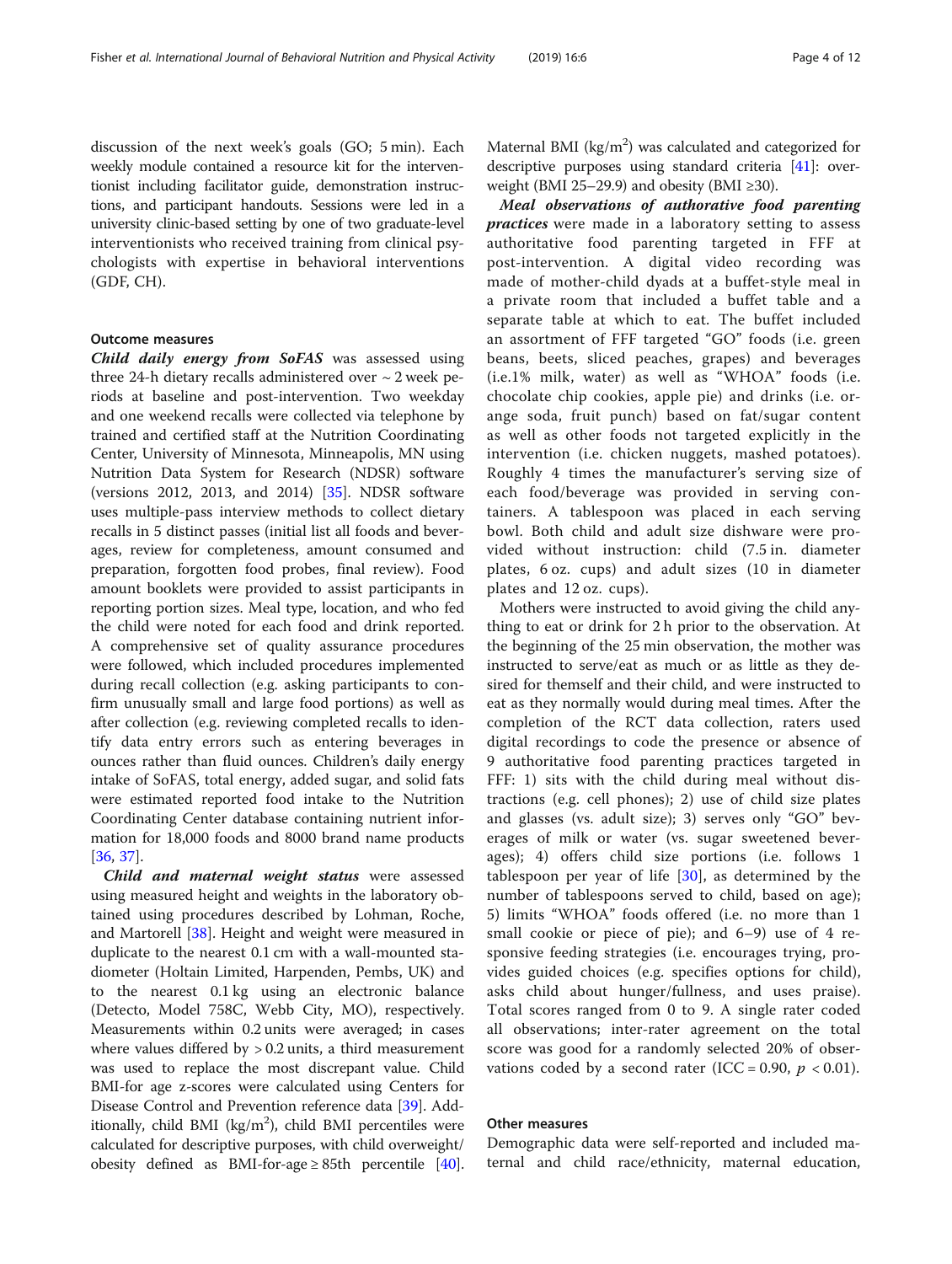<span id="page-4-0"></span>marital status, and employment, and family participation in U.S. federal nutrition and food assistance programs.

#### Analyses

Stata Version 15.1 (College Station, TX) was used for all statistical analyses. Statistical significance was inferred by  $p$ -values < 0.05. Descriptive statistics were generated for demographic variables; t-tests (for continuous variables) and Chi-square tests or Fisher's exact tests (for categorical variables) were used to evaluate baseline differences across groups.

Analysis of covariance (ANCOVA) was used to evaluate the post-intervention differences between groups in the primary outcome of total daily energy from SoFAS (kcal/d), with an as-treated design; cases missing daily SoFAS energy at post-intervention were excluded from the outcome analyses. Models were adjusted for baseline levels to provide more exact estimates of treatment effects, by allowing each individual to effectively serve as their own control. Between group differences in children's total daily energy from SoFAS were also evaluated based on only those occasions where the mother reported feeding the child. ANCOVA, controlling for baseline values, was also used to evaluate post-intervention differences in secondary outcomes involving child dietary intake (e.g. daily energy intake, daily energy from solid fats, daily energy from added sugars) and child

weight (e.g. BMI z-scores). Backwards elimination ( $p <$ 0.10) using linear regression was used to evaluate child gender, age, race, maternal age, education, marital status, and participation in federal nutrition and food assistance programs as potential covariates in predicting the primary outcome of daily energy from solid fat and added sugars; of these only maternal age was retained and included in all models. Child BMI and BMI percentiles are presented for the purposes of comparison with BMI z-score results. Effect sizes for dietary and weight outcomes were calculated using adjusted means using Cohen's d [\[42\]](#page-11-0).

Wilcoxon rank-sum test was used to compare the distribution of total number of authoritative food parenting practices observed a buffet style meal at post-intervention across groups. Chi-Square tests were used to test the proportion of mothers in each group displaying each of 9 authoritative food parenting practices.

#### **Results**

Randomization, attendance, and differential non-response. As depicted in the Figs. 1, 119 mothers were randomized to either control  $(n = 60)$  or FFF intervention groups  $(n = 59)$ . As shown in Table [1,](#page-5-0) demographic characteristics did not differ between control and FFF groups. All participating caregivers were mothers, most of whom (~ 91%) reported being Black/African American. The

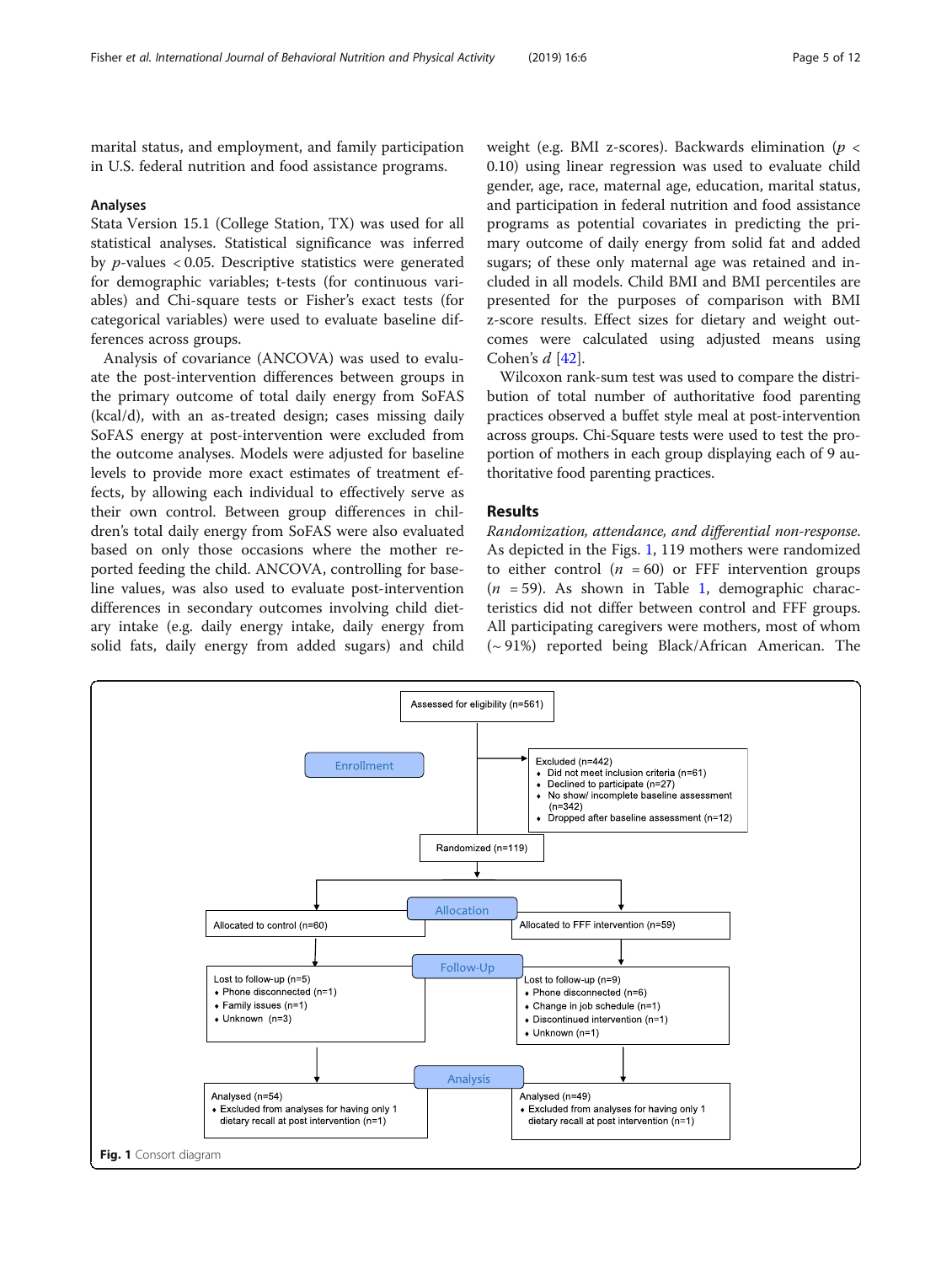## Total  $(n = 119)$ Control  $(n = 60)$ FFF intervention  $(n = 59)$ p-value n % n % n % Mother Age (y; mean (SD)) 29.8 (7.1) 29.8 (7.1) 30.0 (6.9) 29.5 (7.3) 29.5 (7.3) 29.5 (5.3) 29.5 (7.3) Race/ethnicity Black/African American 108 90.8 57 95.0 51 86.4 0.11 Other 11 9.2 3 5.0 8 13.6 Marital status Single 5-10 93 78.2 49 81.7 44 74.6 0.66 Married/living together 22 18.4 9 15.0 13 22.0 Other 2 3.4 2 3.3 2 3.4 Education < HS 31 26.0 17 28.3 14 23.7 0.49 HS graduate/GED 42 35.3 23 38.3 19 32.2 > HS 46 38.7 20 33.3 26 44.1 Employment status Unemployed 77 65.8 39 66.1 38 65.5 0.95 Employed for wages  $40$   $34.2$   $20$   $33.9$   $20$   $34.5$ Weight status<sup>b</sup> Normal 26 22.4 13 22.4 13 22.4 0.67 Overweight 30 25.9 13 22.4 17 29.3 Obese 60 51.7 32 55.2 28 48.3 Program participation (# participating) $<sup>c</sup>$ </sup> WIC 108 90.8 56 93.3 52 88.1 0.33 SNAP/EBT 104 87.4 53 88.3 51 86.4 0.76 Head Start 46 38.7 26 43.3 20 33.9 0.29 Child Age (y; mean (SD)) 3.7 (0.8) 3.8 (0.1) 3.6 (0.1) 3.6 (0.1) 3.6 (0.1) 3.6 (0.1) 0.09 Gender Female 65 54.6 29 48.3 36 61.0 0.17 Male 54 54 45.4 31 51.7 23 39.0 Weight status<sup>d</sup> Normal 81 69.8 38 65.5 43 74.1 0.57 Overweight 22 19.0 13 22.4 9 15.5 Obese 13 11.2 7 12.1 6 10.4

## <span id="page-5-0"></span>Table 1 Baseline demographics<sup>a</sup>

<sup>a</sup>Between group differences in demographic characteristics were evaluated using chi-square and Fisher's exact tests for categorical variables and t-tests for continuous variables. BMI was not recorded for 3 mothers/children and 2 mothers did not report employment status at baseline

b<br>Overweight = BMI (kg/m<sup>2</sup>) 25.0 to < 30.0; Obese = BMI (kg/m<sup>2</sup>) ≥ 30.0<br>SMIC = Women's Infant and Children Brogram, SNAR/EPT = Supplement

WIC = Women's Infant and Children Program, SNAP/EBT = Supplemental Nutrition Assistance Program/Electronic Benefits Transfer <sup>d</sup>

Overweight = BMI-for-age 85th to <95th percentiles; Obese = BMI-for-age ≥ 95th percentile

majority of mothers reported being single (78.2%) and unemployed (65.8%). Education was varied with close to 40% reporting education beyond high school. Most mothers reported participation in WIC (90.8%) and SNAP (87.4%) federal food and nutrition assistance programs. Among participating children, gender was roughly split with slightly more females (54.6%) than

males (45.4%). More than 50% of mothers had obesity and almost 30% of children had either overweight or obesity at baseline.

Among the 59 mothers participating in FFF, mean attendance was  $6.4$  (SD = 4.2) out of 12 weekly sessions, with 18 (30.5%) mothers attending fewer than 25% of sessions, 4 (6.8%) attending 25–49% of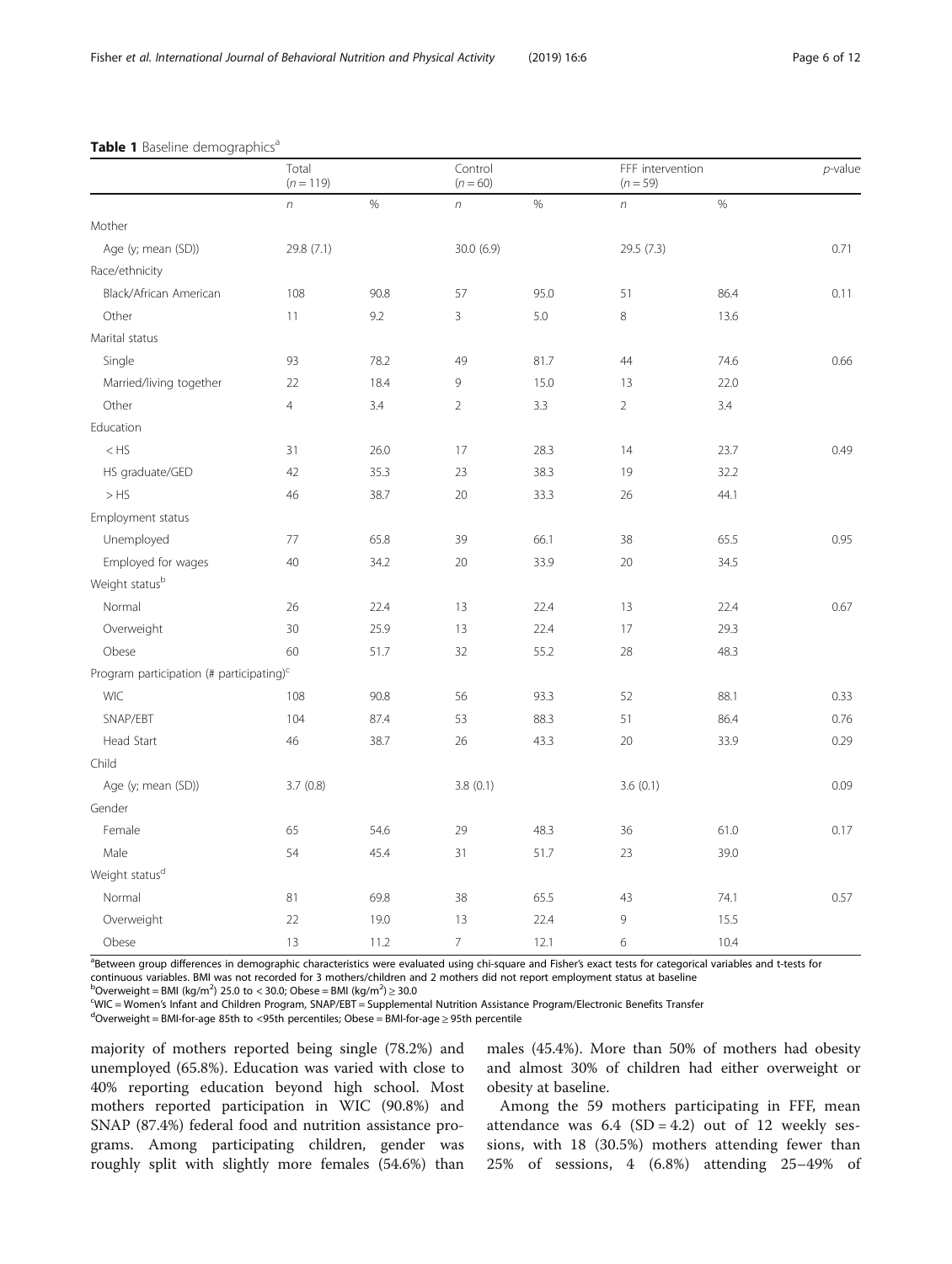sessions, 14 (23.7%) attending 50–74% and 23 (40%) attending 75% or more of the sessions during the 12 week intervention.

As shown in Figs. [1,](#page-4-0) 14 (12%; 9 FFF intervention, 5 control) of the 119 mothers who were randomized were lost to follow up; additionally 1 FFF intervention and 1 control mother were excluded from primary outcome analyses for failing to meet the criterion of providing at least 2 of the 3, 24 h dietary recalls at post-intervention. Attrition (10 FFF vs. 6 control) did not differ by group  $(p = 0.27, Chi$ -square test). Of the 103 cases (54 control and 49 FFF) with primary outcome data at both timepoints, an additional 9 (5 control, 4 FFF) were missing data on child weight status and 16 (6 control, 10 FFF) were missing meal observations made at a separate visit at the end of the intervention.

Dietary intake. At baseline, 98% of FFF mothers and 95% of control mothers provided 3 dietary recalls; the remainder provided 2 recalls. Similarly, at post intervention, 96% of the 49 FFF mothers who completed post-intervention assessments and 98% of the 54 control motheres provided 3 dietary recalls, with the remainder of completers providing 2 recalls.

At baseline, mothers reported having responsibility for child feeding (i.e. providing food) at 78.2% of children's daily eating occasions and there were no differences between groups. Children were reported to consume, on average, 375 kcal/d (approximately 29% of total daily energy intake) from SoFAS and there was no differrence between groups (Table 2). At post-intervention, FFF children consumed  $\sim$  94 kcal or 23% less daily energy from SoFAS than children in the control group, adjusting for baseline levels (307.8 (95%CI = 274.1, 341.5) kcal vs. 401.9 (95%CI = 369.8, 433.9) kcal, FFF vs. control;  $p <$ 0.001). Most (79.2 kcal) of the 94 kcal difference between groups was consumed at eating occasions where the

Table 2 Child dietary intakes at baseline and post-intervention by group, with adjustment for baseline levels

|                                                          | $\sqrt{n}$ | Control         |                                     | FFF Intervention |                |                            |            |                            |
|----------------------------------------------------------|------------|-----------------|-------------------------------------|------------------|----------------|----------------------------|------------|----------------------------|
|                                                          |            | Mean (SD)       | Adj Mean <sup>e</sup><br>$(95\%CI)$ | $\mathsf{n}$     | Mean (SD)      | Adj Mean<br>$(95\%CI)$     | $p$ -value | Adj Cohen's d <sup>t</sup> |
| Primary Outcome                                          |            |                 |                                     |                  |                |                            |            |                            |
| SoFAS (kcal)                                             |            |                 |                                     |                  |                |                            |            |                            |
| Baseline                                                 | 60         | 392.9 (159.0)   |                                     | 59               | 356.4 (139.3)  |                            |            |                            |
| Post-intervention <sup>9</sup>                           | 54         | 408.8 (150.4)   | 401.9<br>(369.8, 433.9)             | 49               | 300.2 (100.4)  | 307.8<br>(274.1, 341.5)    | < 0.001    | $-0.63$                    |
| Secondary Outcomes SoFAS (kcal), occasions fed by mother |            |                 |                                     |                  |                |                            |            |                            |
| Baseline                                                 | 60         | 317.1 (164.7)   |                                     | 59               | 288.9 (145.4)  |                            |            |                            |
| Post-intervention                                        | 54         | 331.6 (156.8)   | 324.6<br>(290.3, 358.9)             | 49               | 237.6 (121.6)  | 245.4<br>(209.3, 281.4)    | < 0.001    | $-0.51$                    |
| SoFAS (% of daily energy)                                |            |                 |                                     |                  |                |                            |            |                            |
| Baseline                                                 | 60         | 28.6<br>(7.0)   |                                     | 59               | 28.7<br>(5.9)  |                            |            |                            |
| Post-intervention                                        | 54         | 30.0<br>(7.3)   | 29.9<br>(28.2, 31.6)                | 49               | 24.7<br>(5.5)  | 24.7<br>(22.9, 26.5)       | < 0.001    | $-0.79$                    |
| Added sugar (kcal)                                       |            |                 |                                     |                  |                |                            |            |                            |
| Baseline                                                 | 60         | 180.7<br>(87.3) |                                     | 59               | 177.7 (95.3)   |                            |            |                            |
| Post-intervention                                        | 54         | 195.1 (97.7)    | 193.7<br>(171.5, 215.9)             | 49               | 141.9 (77.6)   | 143.5<br>(120.2, 166.8)    | 0.003      | $-0.55$                    |
| Solid fat (kcal)                                         |            |                 |                                     |                  |                |                            |            |                            |
| Baseline                                                 | 60         | 212.2 (99.0)    |                                     | 59               | 178.7 (69.5)   |                            |            |                            |
| Post-intervention                                        | 54         | 213.7 (93.2)    | 209.1<br>(188.5229.7)               | 49               | 158.2 (59.4)   | 163.3<br>(141.6184.9)      | 0.003      | $-0.53$                    |
| Total daily energy (kcal)                                |            |                 |                                     |                  |                |                            |            |                            |
| Baseline                                                 | 60         | 1344.2 (339.7)  |                                     | 59               | 1223.3 (321.7) |                            |            |                            |
| Post-intervention                                        | 54         | 1367.5 (382.6)  | 1334.8<br>(1254.6, 1415.0)          | 49               | 1207.6 (285.9) | 1243.6<br>(1159.3, 1327.9) | 0.13       | $-0.10$                    |

<sup>e</sup>Adjusted for baseline value, using ANCOVA

f Calculated using adjusted means

<sup>9</sup>Missingness (n = 16) on the primary outcome did not differ by group (p = 0.27, Chi-square test)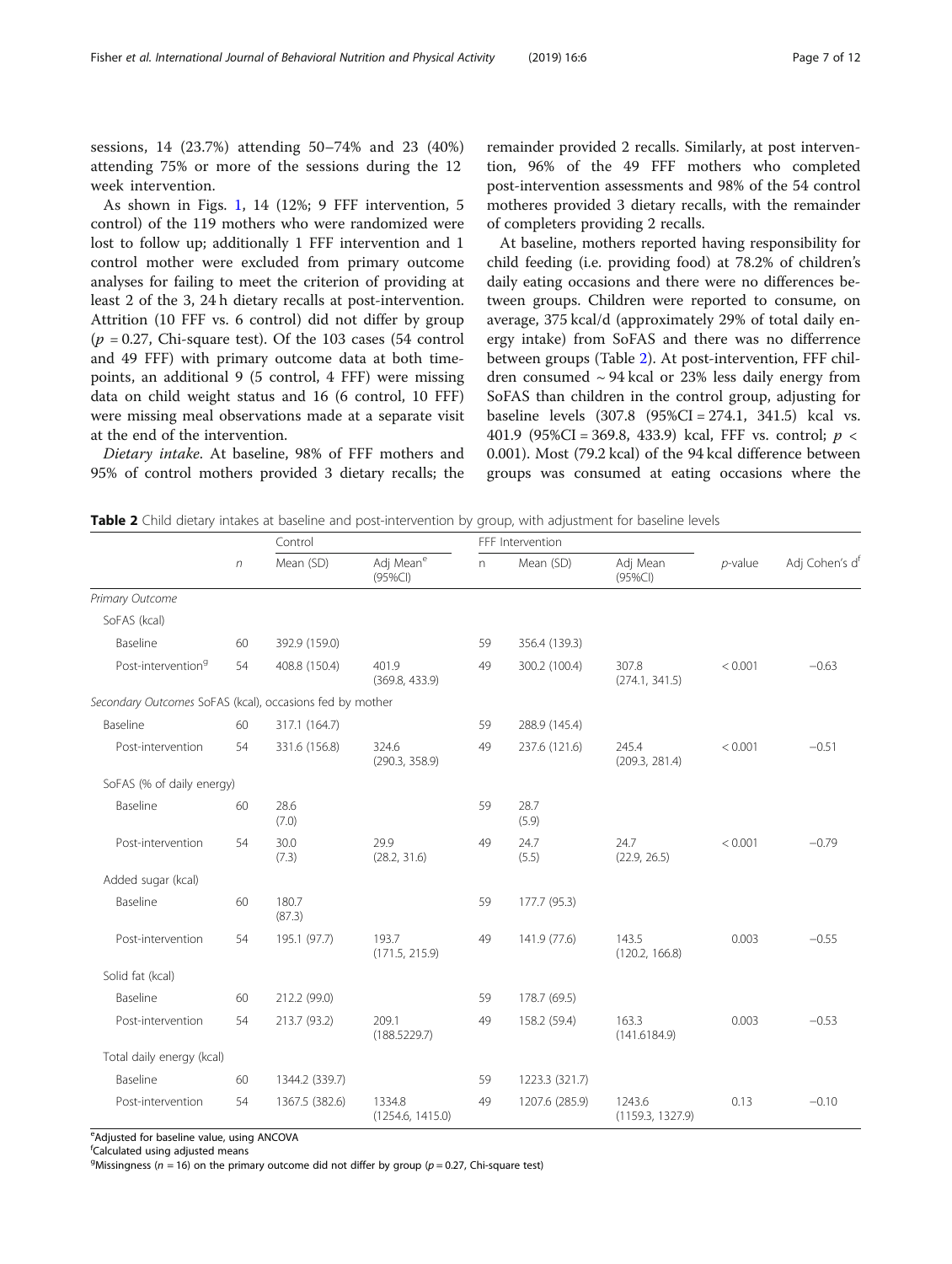mother reported responsibility for feeding the child. Between group differences at post intervention were seen separately for children's daily energy from added sugars and from solid fats; FFF children consumed ~26% less energy from added sugars and 22% less energy from solid fat than controls at post-intervention; both  $p <$ 0.01). Total daily energy intake among FFF children was estimated to be 91 kcal/d lower than controls at post-intervention; however, this difference was not statistically significant.

Meal observations of authoritative food parenting practices. As shown in Fig. 2, the distribution of authoritative food parenting practices observed post-intervention at a buffet style meal differed between groups (Wilcoxon rank-sum,  $Z = -2.54$ ,  $p = 0.012$ ), with scores among FFF mothers showing a shift towards greater use of authoritative pratices. A greater proportion of FFF mothers than controls were observed to use child vs. adult size dishware (84% vs. 60%, FFF vs. control;  $p < 0.05$ ) and to offer children only GO beverages (i.e.low-fat milk or water) at the meal (49% vs. 23%, FFF vs. control;  $p < 0.05$ ) compared to mothers in the control group. The other individual pratices did not differ between groups (data not shown).

Child weight status. As shown in Table [3](#page-8-0), neither child BMI-for-age z-score nor child BMI percentile differed between groups at post-intervention, when adjusting for baseline values.

## Discussion

This research is the first early childhood randomized controlled trial to examine efficacy of intervening on food parenting strategies to broadly reduce preschool aged children's exposure to and intake of "empty" calories from SoFAS [\[19\]](#page-10-0) across the entire diet. Results showed that the FFF intervention produced significant decreases in children's daily consumption of SoFAS and resulted in positive shifts in authoritrative parenting pratices relative to the controls. These results are noteworthy given that FFF focused on dyads who are typically underrepresented in family-based prevention research [\[14](#page-10-0)] and yet may be at risk for pooer diet quality [[4,](#page-10-0) [5\]](#page-10-0). In general, the findings suggest that interventions targeting authoritative food parenting can be efficacious in reducing consumption of "empty" calories in early childhood.

To date, the majority of nutrition interventions specifically targeting child diet using parents as primary change agents have tended to involve older children (6– 11 y) and used indirect methods of engagement, such as newsletters, health fairs, and home-based assignments [[19\]](#page-10-0). The FFF intervention adds to this literature by drawing heavily on current food parenting theory to directly engage mothers to reduce children's exposure to and intake of "empty" calorie foods. A number of family-based obesity prevention trials conducted in the past decade have directly engaged parents around food parenting and/or the family food environment [\[14](#page-10-0)]. However, most early childhood prevention trials have focused on select aspects of diet quality, most often fruit and vegetable intake [[17](#page-10-0), [43](#page-11-0)–[47](#page-11-0)], with fewer intervening on and/or demonstrating effects on selected types of high SoFAS foods, like children's intakes of processed snack foods  $[47]$  $[47]$  $[47]$  and sugar sweetened beverages  $[15-18,$  $[15-18,$  $[15-18,$  $[15-18,$  $[15-18,$ [46\]](#page-11-0). The present study is novel in that is among the first controlled trials to successfully intervene on food parenting to reduce children's intake of "empty" calories across

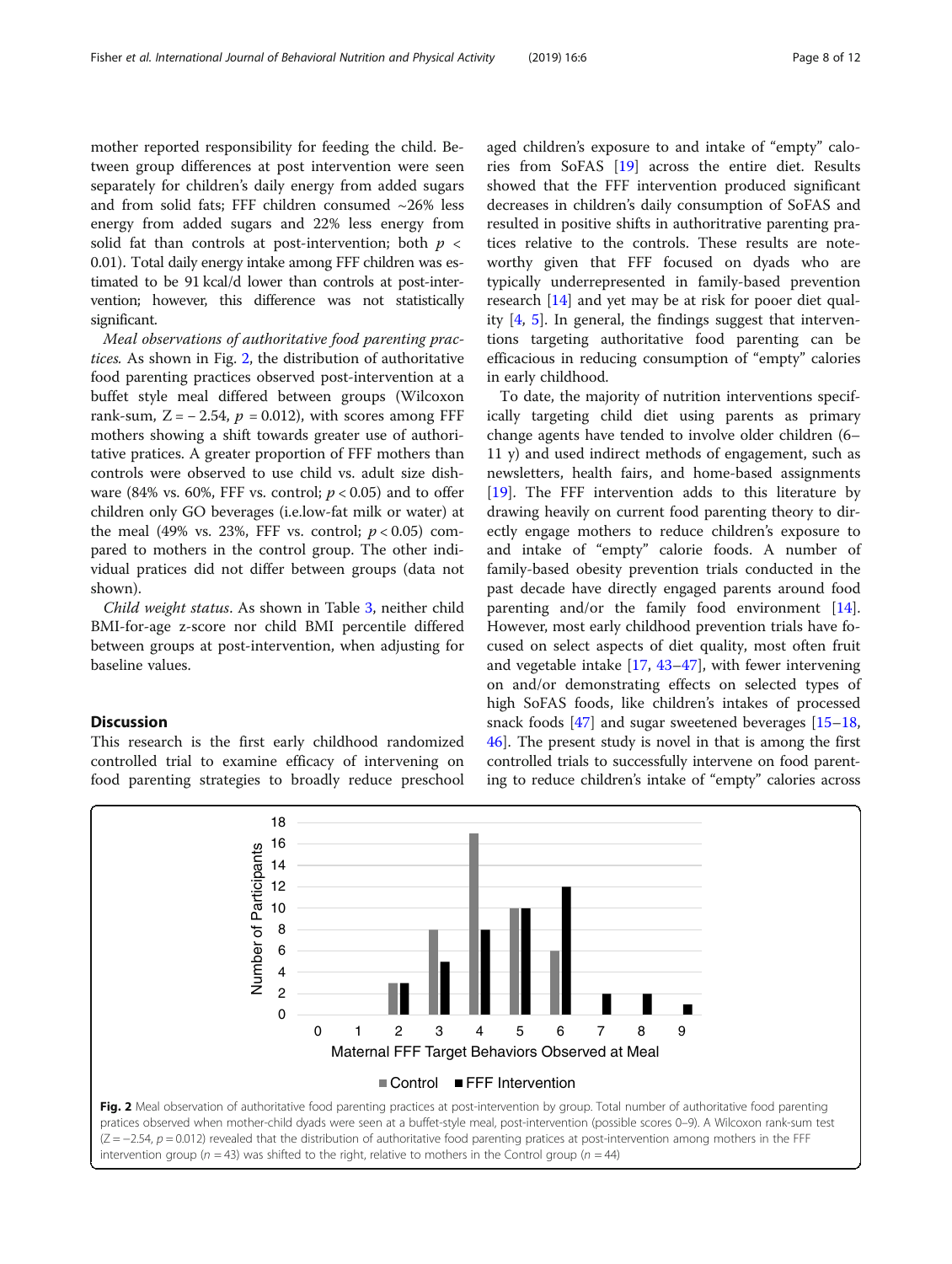|                     | Control |               |                        | FFF Intervention       |               |                        |            |           |
|---------------------|---------|---------------|------------------------|------------------------|---------------|------------------------|------------|-----------|
|                     | $N^h$   | Mean (SD)     | Adj Mean<br>$(95\%CI)$ | $\mathbb N$            | Mean (SD)     | Adj Mean<br>$(95\%CI)$ | $p$ -value | Cohen's d |
| BMI ( $kg/m2$ )     |         |               |                        |                        |               |                        |            |           |
| Baseline            | 58      | 16.5          |                        | 58                     | 16.5          |                        | 0.72       | 0.02      |
|                     |         | (1.8)         |                        |                        | (2.4)         |                        |            |           |
| Post-intervention   | 49      | 16.5<br>(1.6) | 16.4<br>(16.2, 16.6)   | 45                     | 16.2<br>(1.3) | 16.4<br>(16.2, 16.6)   |            |           |
| BMI-for-age z-score |         |               |                        |                        |               |                        |            |           |
| Baseline            | 58      | 0.60(0.98)    |                        | 58                     | 0.48(1.20)    |                        |            |           |
| Post-intervention   | 49      | 0.64(0.90)    | 0.57<br>(0.45, 0.68)   | 45                     | 0.49(0.83)    | 0.60<br>(0.48, 0.73)   | 0.66       | 0.04      |
|                     |         |               |                        | BMI-for-age percentile |               |                        |            |           |
| Baseline            | 58      | 66.2(26.3)    |                        | 58                     | 61.9(28.7)    |                        |            |           |
| Post-intervention   | 49      | 67.9 (24.7)   | 66.2<br>(62.7, 69.8)   | 45                     | 64.3(25.1)    | 67.3<br>(63.6, 70.9)   | 0.69       | 0.04      |

<span id="page-8-0"></span>Table 3 Child weight status at baseline and post-intervention by group, with adjustment for baseline levels

<sup>h</sup>Reflects exclusion of 1 biologically implausible value (BMI z-score = 5.79 [[51](#page-11-0)]) at baseline and missing values<br><sup>i</sup>Adjusted for baseline value, using ANCOVA

<sup>i</sup>Adiusted for baseline value, using ANCOVA

j Calculated using adjusted means

the entire diet, in a sample of mother-child dyads at increased risk of poor diet quality and obesity. Reductions in SoFAS intake among FFF children primarily came from eating occasions at which the mother reported providing the food. FFF mothers also showed greater use of authoritative feeding practices at post-intervention relative to controls. Collectively, these findings suggest that FFF was effective in teaching mothers how to identify high SoFAS foods and use authoritative practices to reduce children's exposure and consumption. That the use of child size plates and offering "Go" beverages (i.e. milk, water) were the only two practices that individually differed between groups indicates that these practices may be particularly amenable to change and also indicates heterogeneity in the adoption of other authoritative practices by FFF mothers. Future research should seek to identify which authoritative strategies are most critical for influencing SoFAS intake and most likely to be adopted by caregivers.

Intervention effects on children's daily SoFAS intake at post-intervention were attributable to decreases in children's intake of both added sugar and solid fats. From a translation perspective, however, public health efforts to reduce added sugars may be easier than solid fats in that they come from a relatively narrow range of foods in children's diets. For instance, among US children 2–18 y, the top 5 food sources of solid fat represent 44.1% of intake, whereas the top 5 sources of added sugar represent 72% of intake, with the largest contribution from sugar sweetened beverages  $({\sim}47%)$  [[48\]](#page-11-0). Further, among preschoolers, close to 40% of daily added sugar intakes come from snacks [[33\]](#page-10-0). Additional research is needed to understand the effectiveness of specifically targeting added sugars from snacks for reducing children's overall intake of "empty" calories.

While FFF proved to be effective for improving an important dietary outcome for prevention in a high risk population, implications for children's total energy intake and weight gain are less clear. There are a number of plausible interpretations of the null effects of FFF on total energy intake, child BMI z-score and other weight outcomes. First, it is possible that children may have compensated for reductions in high SoFAS foods by increasing intakes of others. In this case, targeting high SoFAS foods alone may not be sufficient to alter patterns of children's total energy intake. It is important to note, however, that the 91 kcal difference in daily energy intake between groups at post-intervention, while not statistically significant, is clinically significant within the context of obesity prevention [\[22](#page-10-0)] and of a similar magnitude to the significant observed difference in children's SoFAS intake between groups (94 kcal). In terms of the null effect on weight status, it is possible that mothers' reports did not accurately reflect children's actual dietary intake; self-report biases in dietary assessment are well established. Alternatively, it may be that changes in maternal behavior and resulting reductions in child SoFAS intake were not immediate, such that longer periods are required to detect preventive effects on excessive weight gain. Additional research is needed to evaluate these and other substantive explanations.

Several limitations of this research merit consideration. The primary outcome, while measured using 2–3 dietary recalls at each time point collected using rigorous multiple-pass methods, is based on caregiver report and may have been subject to reporting bias  $[49]$  $[49]$ . That the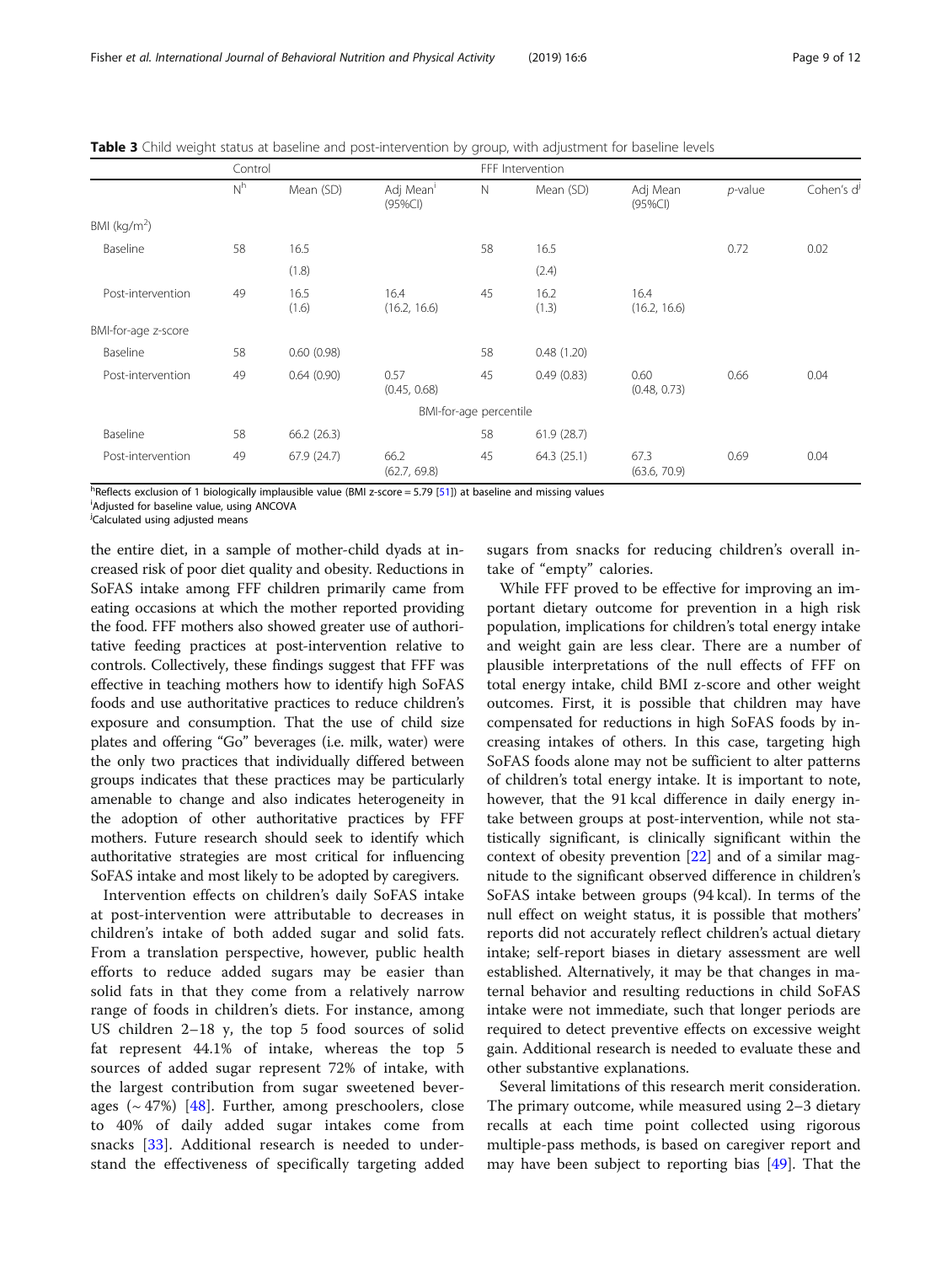meal observations of maternal FFF target behaviors are consistent with the dietary results lends support to the integrity of the main findings but could also reflect demand bias. At a minimum, the results suggest that the FFF intervention was successful in helping mothers to identify high SoFAS foods in their children's diets and relevant parenting behaviors for reducing children's exposure. It is important to note that the observational data were only collected post-intervention and therefore cannot rule out the possibility of baseline differences between groups or speak to change over time. Finally, while findings demonstrate efficacy of FFF for reducing reported SOFAS among families with low-income who have been notably difficult to reach in prevention efforts to date, the percent of individuals who agreed to participate was modest (24%). Further, while retention (87%) was very similar to rates reported in obesity prevention trials with children from low-income families [[50](#page-11-0)], attendance was variable and quite low for close to a third of mothers. These observations clearly underscore the need for prevention efforts to develop strategies for better reaching and engaging vulnerable populations, including families with low-income [\[50](#page-11-0)].

## Conclusions

In conclusion, the findings of this research demonstrate initial efficacy of the FFF parenting intervention for reducing young children's intake of "empty" calories from SoFAS among families with low levels of income. Results demonstrate the promise of authoritative food parenting interventions for addressing key energy balance dietary behaviors in vulnerable populations. Specifically, these findings suggest that addressing parenting strategies and skills are important for achieving nutritional targets that have traditionally been the focus of nutrition education interventions [[19\]](#page-10-0). The use of formative work to align intervention goals with maternal aspirations for parenting and feeding children may be important for engaging mothers in prevention efforts, particularly in populations that have been historically understudied and hard to reach [[23](#page-10-0)–[25\]](#page-10-0). This work suggests benefits of aligning nutritional and feeding recommendations with broader maternal aspirations around child development and the parent-child relationship. Additional research is needed to evaluate the effectiveness and adoption of FFF within community settings, including nutrition assistance and education programs reaching parents of young children with low-income, such as the Supplemental Nutrition Assistance Education Program, WIC, and Head Start. Longer term research is also needed to understand whether increases in intervention dose, the use of booster sessions, and/or additional intervention strategies (e.g. home food environment, parenting) could increase

extent to which reductions in SoFAS intake translate to reductions in daily energy intake and the prevention of obesity among children.

#### Abbreviations

FFF: Food, fun, and families.; SoFAS: Solid fat and added sugar.; BMI: Body mass index.; SSB: Sugar sweetened beverages.; RCT: Randomized controlled trial.; SNAP: Supplemental Nutrition and Food Assistance Program.; USDA: United States Department of Agriculture.

#### Acknowledgements

The authors would like to acknowledge NORTH Inc. for their support of and contributions to participant recruitment, Dr. Robert C. Whitaker for formative research contributions to the development of the FFF intervention, Ms. Nathia Tucker for her assistance in recruiting families to participate in the FFF program, and Mrs. Patricia Fisher for her assistance in editing the manuscript.

#### Funding

This project was supported by Agriculture and Food Research Initiative Grant no. 2011–68001-30148 from the USDA National Institute of Food and Agriculture, Childhood Obesity Prevention: Integrated Research, Education and Extension to Prevent Childhood Obesity-A2101.

#### Availability of data and materials

The datasets used and/or analysed during the current study are available from the corresponding author on reasonable request.

#### Authors' contributions

OF: Conceptualized the research, provided expertise on food parenting and children's eating behaviors, designed the FFF intervention, and drafted the manuscript. ELS: Conceptualized the research, provided expertise on nutrition education programs for populations with low-income, designed the FFF intervention, provided critical input on design and methods, and contributed to drafting the manuscript. GDF: Provided expertise on behavior change interventions with adults, provided oversight of the design of FFF sessions, provided training for educators, and contributed to drafting the manuscript. CH: Provided expertise on behavioral change for young children, provided training for educators, and contributed to drafting the manuscript. AD: Provided methodological expertise, developed the randomization and analytical plans, assisted with the analysis, and contributed to drafting the manuscript. YB: Developed protocols, contributed to the development of the FFF intervention, delivered FFF intervention sessions, had lead responsibility for project management, and contributed to drafting the manuscript. LK: Provided expertise in recruiting and providing educational programming to mothers with low-income, and assisted with the recruitment strategy. LH: Provided expertise in dietary assessment and provided oversight for the collection of the primary outcome data. KJR: Analyzed the data and contributed to drafting the manuscript. AK: Coded observational data, analyzed observational data, and assisted in drafting the manuscript. HL: Contributed to the development of FFF sessions and delivered FFF educational sessions. AM: Helped to develop the observational coding scheme, coded observational data, and assisted in drafting the manuscript. HP: Assisted in drafting the manuscript, helped to check and analyze the data. All authors read and approved the final version of the manuscript.

#### Ethics approval and consent to participate

The study was approved by and conducted in accordance with the ethical standards of the Institutional Review Board at Temple University (Protocol # 20693). An oral and written description of the study was given to mothers who provided written consent for themselves and their participating child.

#### Consent for publication

Not applicable.

#### Competing interests

The authors declare they have no competing interests.

#### Publisher's Note

Springer Nature remains neutral with regard to jurisdictional claims in published maps and institutional affiliations.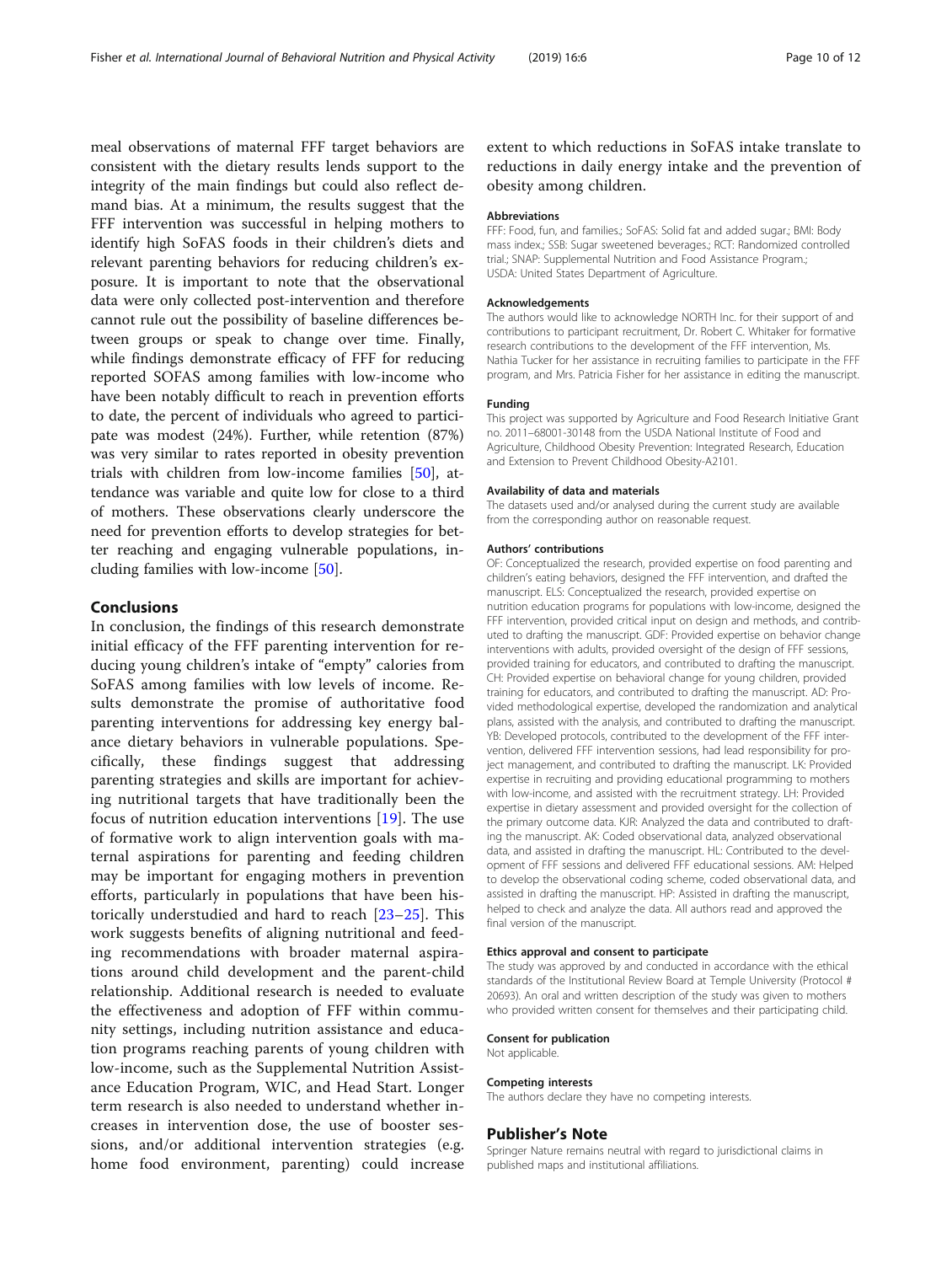#### <span id="page-10-0"></span>Author details

<sup>1</sup> Center for Obesity Research and Education, College of Public Health, Temple University, 3223 N. Broad Street, Suite 175, Philadelphia, PA 19140, USA. <sup>2</sup>Department of Human Nutrition, Foods, and Exercise, Virginia Tech, 327 Wallace Hall, Blacksburg, VA 24061, USA. <sup>3</sup>Weight Watchers International, 675 6th Ave, New York, NY, USA. <sup>4</sup>Weight and Eating Disorders Program, University of Pennyslvania, Pennyslvania, USA. <sup>5</sup>Department of Behavioral Health and Nutritio, University of Deleware, 385 McDowell Hall, Neward, Newark, DE 19716, USA. <sup>6</sup>Department of Obstetrics & Gynecology, Division of Urogynecology, Duke University at Patterson Place, 5324 McFarland Drive, Suite 310, Durham, NC 27707, USA. <sup>7</sup>LDN. NORTH Inc, Philadelphia WIC program, 1300 W Lehigh Avenue, Philadelphia, PA 19132, USA. <sup>8</sup>Division of Epidemiology and Community of Public Health, School of Public Health, University of Minnesota, 1300 S 2nd Street, Room 300 West Bank Office Building, Minneapolis, MN 55454, USA. <sup>9</sup>Biostatistics Facility, Fox Chase Cancer Center, 333 Cottman Avenue, Philadelphia, PA 19111, USA. <sup>10</sup>Division of Chronic Disease Prevention, Philadelphia Department of Public Health, 1101 Market Street, 9th Floor, Philadelphia, PA 19107, USA. 11Providence Health and Services, Center for Outcomes Research & Education, 5251 NE Gilsan Street, Bldg A, Portland, OR 97213, USA.

#### Received: 31 August 2018 Accepted: 19 December 2018 Published online: 17 January 2019

#### References

- 1. Monasta L, Batty GD, Macaluso A, Ronfani L, Lutje V, Bavcar A, et al. Interventions for the prevention of overweight and obesity in preschool children: a systematic review of randomized controlled trials. Obes Rev. 2011;12(5):e107–18.
- 2. Birch LL, Anzman SL. Learning to eat in an obesogenic environment: a developmental systems perspective on childhood obesity. Child Dev Perspect. 2011;4:138–43.
- Beckerman JP, Alike Q, Lovin E, Tamez M, Mattei J. The development and public health implications of food preferences in children. Front Nutr. 2017;4:66.
- 4. Wilcox S, Sharpe PA, Liese AD, Dunn CG, Hutto B. Socioeconomic factors associated with diet quality and meeting dietary guidelines in disadvantaged neighborhoods in the Southeast United States. Ethn Health. 2018:1–17.
- 5. Rehm CD, Penalvo JL, Afshin A, Mozaffarian D. Dietary intake among US adults, 1999-2012. JAMA. 2016;315(23):2542–53.
- 6. Laws R, Campbell KJ, van der Pligt P, Russell G, Ball K, Lynch J, et al. The impact of interventions to prevent obesity or improve obesity related behaviours in children (0-5 years) from socioeconomically disadvantaged and/or indigenous families: a systematic review. BMC Public Health. 2014;14:779.
- 7. Nicklas TA, O'Neil CE. Development of the SoFAS (solid fats and added sugars) concept: the 2010 dietary guidelines for Americans. Adv Nutr. 2015; 6(3):368S–75S.
- 8. U.S. Department of Health and Human Services and U.S. Department of Agriculture. 2015–2020 Dietary Guidelines for Americans. 8th Edition. Available from: <http://health.gov/dietaryguidelines/2015/guidelines>/.
- Te Morenga L, Montez JM. Health effects of saturated and trans-fatty acid intake in children and adolescents: systematic review and meta-analysis. PLoS One. 2017;12(11):e0186672.
- 10. Vos MB, Kaar JL, Welsh JA, Van Horn LV, Feig DI, Anderson CAM, et al. Added sugars and cardiovascular disease risk in children: a scientific statement from the American Heart Association. Circulation. 2017;135(19):  $e1017 - e34$
- 11. Slining MM, Popkin BM. Trends in intakes and sources of solid fats and added sugars among U.S. children and adolescents: 1994-2010. Pediatr Obes. 2013;8(4):307–24.
- 12. Powell ES, Smith-Taillie LP, Popkin BM. Added sugars intake across the distribution of US children and adult consumers: 1977-2012. J Acad Nutr Diet. 2016;116(10):1543–50 e1.
- 13. Golan M. Parents as agents of change in childhood obesity- from research to practice. Int J Pediatr Obes. 2006;1(2):66–76.
- 14. Ash T, Agaronov A, Young T, Aftosmes-Tobio A, Davison KK. Family-based childhood obesity prevention interventions: a systematic review and quantitative content analysis. Int J Behav Nutr Phys Act. 2017;14(1):113.
- 15. Yin Z, Parra-Medina D, Cordova A, He M, Trummer V, Sosa E, et al. Miranos! Look at us, we are healthy! An environmental approach to early childhood obesity prevention. Child Obes. 2012;8(5):429–39.
- 16. Bender MS, Nader PR, Kennedy C, Gahagan S. A culturally appropriate intervention to improve health behaviors in Hispanic mother-child dyads. Child Obes. 2013;9(2):157–63.
- 17. Willis TA, George J, Hunt C, Roberts KP, Evans CE, Brown RE, et al. Combating child obesity: impact of HENRY on parenting and family lifestyle. Pediatr Obes. 2014;9(5):339–50.
- 18. Cloutier MM, Wiley J, Huedo-Medina T, Ohannessian CM, Grant A, Hernandez D, et al. Outcomes from a pediatric primary care weight management program: steps to growing up healthy. J Pediatr. 2015:167(2): 372–7 e1.
- 19. Hingle MD, O'Connor TM, Dave JM, Baranowski T. Parental involvement in interventions to improve child dietary intake: a systematic review. Prev Med. 2010;51(2):103–11.
- 20. Shloim N, Edelson LR, Martin N, Hetherington MM. Parenting styles, feeding styles, feeding practices, and weight status in 4-12 year-old children: a systematic review of the literature. Front Psychol. 2015;6:1849.
- 21. Vaughn AE, Ward DS, Fisher JO, Faith MS, Hughes SO, Kremers SP, et al. Fundamental constructs in food parenting practices: a content map to guide future research. Nutr Rev. 2016;74(2):98–117.
- 22. Wang YC, Orleans CT, Gortmaker SL. Reaching the healthy people goals for reducing childhood obesity: closing the energy gap. Am J Prev Med. 2012; 42(5):437–44.
- 23. Fisher JO, Wright G, Herman AN, Malhotra K, Serrano EL, Foster GD, et al. "snacks are not food". Low-income, urban mothers' perceptions of feeding snacks to their preschool-aged children. Appetite. 2015;84:61–7.
- 24. Herman AN, Malhotra K, Wright G, Fisher JO, Whitaker RC. A qualitative study of the aspirations and challenges of low-income mothers in feeding their preschool-aged children. Int J Behav Nutr Phys Act. 2012;9:132.
- 25. Malhotra K, Herman AN, Wright G, Bruton Y, Fisher JO, Whitaker RC. Perceived benefits and challenges for low-income mothers of having family meals with preschool-aged children: childhood memories matter. J Acad Nutr Diet. 2013;113(11):1484–93.
- 26. Yee AZ, Lwin MO, Ho SS. The influence of parental practices on child promotive and preventive food consumption behaviors: a systematic review and meta-analysis. Int J Behav Nutr Phys Act. 2017;14(1):47.
- 27. DiSantis KI, Birch LL, Davey A, Serrano EL, Zhang J, Bruton Y, et al. Plate size and children's appetite: effects of larger dishware on self-served portions and intake. Pediatrics. 2013;131(5):e1451–8.
- 28. Robinson TN, Matheson DM. Environmental strategies for portion control in children. Appetite. 2015;88:33–8.
- 29. Hollands GJ, Shemilt I, Marteau TM, Jebb SA, Lewis HB, Wei Y, et al. Portion, package or tableware size for changing selection and consumption of food, alcohol and tobacco. Cochrane Database Syst Rev. 2015;9:CD011045.
- 30. Ramsay SA, Branen LJ, Johnson SL. How much is enough? Tablespoon per year of age approach meets nutrient needs for children. Appetite. 2012; 58(1):163–7.
- 31. Keast DR, Fulgoni VL 3rd, Nicklas TA, O'Neil CE. Food sources of energy and nutrients among children in the United States: National Health and nutrition examination survey 2003-2006. Nutrients. 2013;5(1):283–301.
- 32. Dunford EK, Popkin BM. 37 year snacking trends for US children 1977-2014. Pediatr Obes 2017.
- 33. Shriver LH, Marriage BJ, Bloch TD, Spees CK, Ramsay SA, Watowicz RP, et al. Contribution of snacks to dietary intakes of young children in the United States. Matern Child Nutr. 2018;14(1).
- 34. Michie S, Richardson M, Johnston M, Abraham C, Francis J, Hardeman W, et al. The behavior change technique taxonomy (v1) of 93 hierarchically clustered techniques: building an international consensus for the reporting of behavior change interventions. Ann Behav Med. 2013;46(1):81–95.
- 35. Feskanich D, Sielaff BH, Chong K, Buzzard IM. Computerized collection and analysis of dietary intake information. Comput Methods Prog Biomed. 1989; 30(1):47–57.
- 36. Schakel SF, Sievert YA, Buzzard IM. Sources of data for developing and maintaining a nutrient database. J Am Diet Assoc. 1988;88(10):1268–71.
- 37. Sievert YA, Schakel SF, Buzzard IM. Maintenance of a nutrient database for clinical trials. Control Clin Trials. 1989;10(4):416–25.
- 38. Lohman TG, Roche AF, Martorell R. Anthropometric standardization reference manual. Champaign, IL: Human Kinetics Books; 1988.